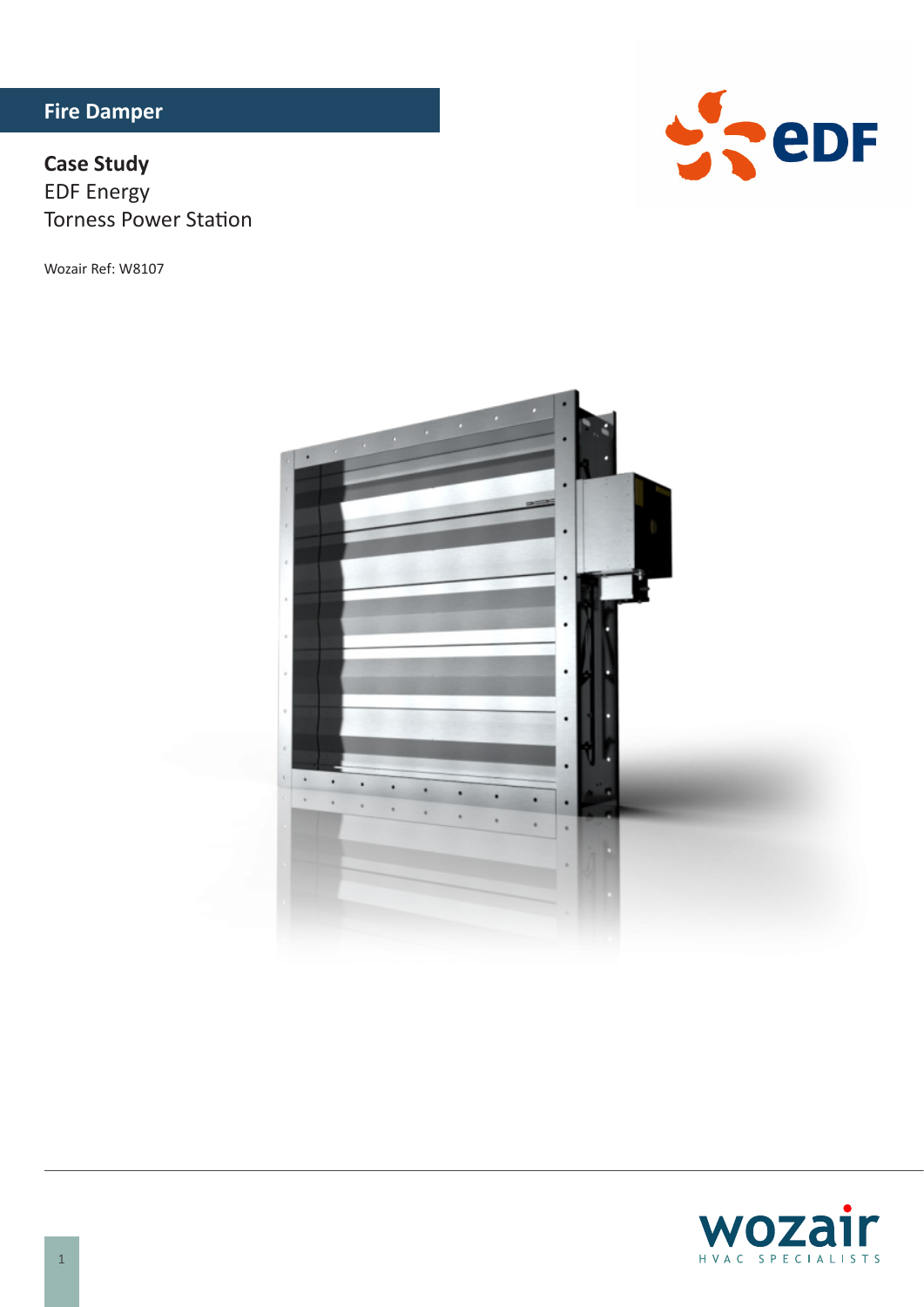# **Scope of Work**

One off heavy duty and high integrity Fire Damper supplied as a replacement for a competitor unit that had badly deteriorated since it was originally installed back in the 1980's. Wozair site survey carried out to assess the existing unit and all requirements established and agreed prior to work commencing.

#### **Damper Certification, Construction and Control Features**

- DNV-GL third party type approved.
- Independently fire tested to prove integrity for a period of 4 hours.
- Suitable for mounting on A60 rated fire divisions when suitably insulated (1x60 thick 80kg/m<sup>3</sup> Firemaster marine blanket, thermal ceramic as A60 Insulation between damper frame and controls enclosure).
- 3.0 mm thick Stainless Steel 304L continuously welded frame/casework.
- Casing acid pickled and passivated after manufacture.
- 20 mm dia. lifting and support holes provided in top of frame.
- Damper size (I/S): 1600W X 1600H X 300D (mm) + 305 (mm) Duct Pool Extension Piece.
- 80 mm wide front and rear flanges drilled to client requirement and to match existing connection/ductwork at site.
- 2 x 1.5mm double skin isolating aerofoil profile blades with opposed motion.
- Blades are plug welded to continuous 19.0 circular solid shafts. Welds mechanically cleaned and dressed.
- Angle blade stops (25 x 25 x 3 mm) in stainless steel 304 and sealed with PFC Corofil Firestop.
- Non drive end bushes retained in stainless steel fully welded blind bosses.
- Drive end bushes retained in fully welded through bosses, sealed with a nitrile lip seal.
- Controls philosophy is such that damper shall fail closed;
- Controls components housed with a stainless steel enclosure except for the electrical junction box which sits on top of the enclosure. Enclosure 3 sided with access cover retained with quick release toggle latches.
- Manual reset and latching to the open position via turning a nut
- The damper is opened by turning the reset nut clockwise with a 17 A/F spanner until the operating mechanism is engaged..
- Frangible bulb assembly integrated to damper and housing x 2 off quick response rbulbs designed to break and activate closure of damper/ blades via a latching mechanism when temperature inside duct exceeds 68 degrees c. Note that bulbs are replaceable.
- Limit switches; x 2 off provided fully wired to a junction box mounted on the damper to provide remote position indication of damper/blades.

## **Damper Testing**

- Dimensional check & Damper opening and closing operation.
- Check operation of switches & electric continuity
- 100% visual weld inspection to BS EN ISO 17637:2016 code of practice & 100% dye penetrant inspection to containment welds.
- Leak tested to demonstrate a maximum leakage of 1.5% of enclosed volume per hour at 3000 Pa.

# **Supporting Documentation Offered**

- Lifetime Quality Record including;
	- Inspection & test plan
	- Drawing Register
	- Specification Register
	- Stainless Steel Weld Procedures
	- Welder Qualifications
	- Control Procedures
	- Concessions/Product Permits
	- Calibration Certificates
	- GA Drawings
	- Works Inspection Test Record
	- Leakage Test Certificates
	- Material Traceability Records
	- Non-Destructive Test Certificates
	- Material Certification
	- Certificate of Conformity
	- Release Certificates
	- Operation and Maintenance Instructions
	- Operating Spares List

#### **Replacement Damper Type Photos**